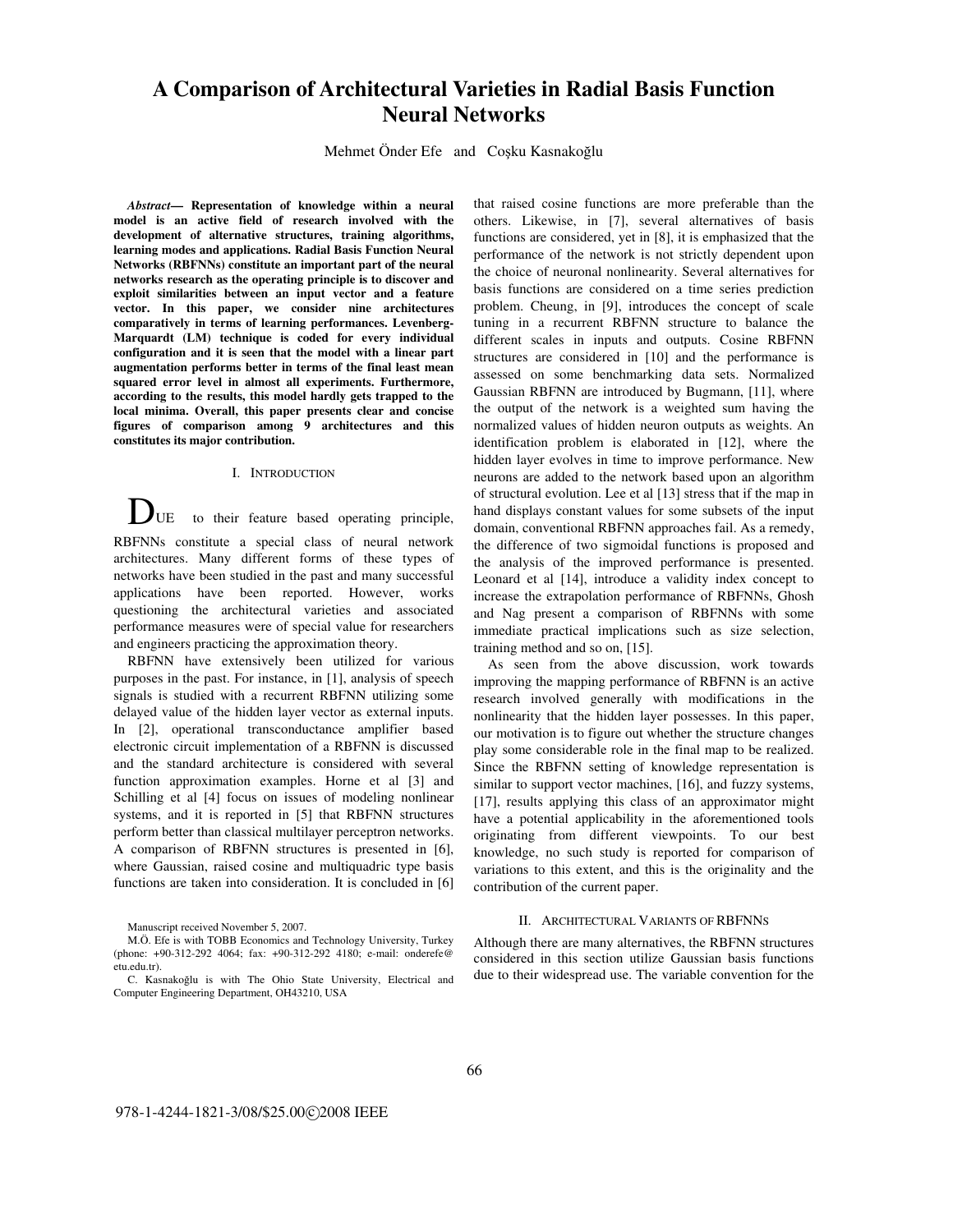studied network architectures is described in Table 1, where a superscript k indicates the discrete time index.

# *A. Standard RBFNN Model*

The structure of the model is depicted in Fig. 1(a). The output of the model is computed by (1), where the feature vector is comprised of the centers of the radial basis functions and every hidden neuron has its own spread (variance) parameter as seen in (2).

$$
\tau^k = \sum_{i=1}^R y_i^k o_i^k \tag{1}
$$

$$
o_i^k = \exp\left(-\frac{\left\|\mathbf{u} - \mathbf{c}\right\|_2^2}{\left(\sigma_i^k\right)^2}\right) = \exp\left(-\frac{\sum_{j=1}^m \left(u_j^k - c_{i,j}^k\right)^2}{\left(\sigma_i^k\right)^2}\right), \quad i = 1, 2, \cdots, R
$$
 (2)

TABLE I **NOMENCLATURE** 

| Symbol                                                                               | Meaning                                                                                                                                                 |
|--------------------------------------------------------------------------------------|---------------------------------------------------------------------------------------------------------------------------------------------------------|
| $\tau^k$                                                                             | Output of the RBF network at time $k$                                                                                                                   |
| $v_i^k$                                                                              | Output weight of the neuron $i$ at time $k$                                                                                                             |
| $o_i^k$ $\left(\tilde{o}_i^k\right)$<br>$c_{i,j}^k$ $\left(\tilde{c}_{i,j}^k\right)$ | Output of the neuron $i$ in the hidden layer<br>(context layer) at time $k$<br>Center of $i$ -th basis function quantifying $j$ -                       |
| $\sigma_{i,j}^k$ $(\tilde{\sigma}_{i,j}^k)$                                          | th input for the hidden layer (context layer)<br>Spread of <i>i</i> -th basis function qualifying <i>j</i> -th                                          |
| $\mu_{i,j}(\mu_j^k)$ $(\tilde{\mu}_{i,j}(\mu_j^k))$                                  | input for the hidden layer (context layer)<br><i>i</i> -th radial basis function quantifying <i>j</i> -th<br>input for the hidden layer (context layer) |
| $R\left(\widetilde{R}\right)$                                                        | Number of RBF neurons in the hidden layer<br>(context layer)                                                                                            |
| m                                                                                    | Number of external inputs (See Figure 1)                                                                                                                |

TABLE II ADJUSTABLE PARAMETERS AND THE NUMBER OF ADJUSTABLE PARAMETERS FOR EACH MODEL

| Section | <b>Adjustable Parameters</b>                                                                                                                            | #of<br>Adjustables |
|---------|---------------------------------------------------------------------------------------------------------------------------------------------------------|--------------------|
| II.A    | $\left\{ y_i^k, c_{i,j}^k, \sigma_i^k \right\}_{i,j=1}^{R,m}$                                                                                           | $R(m+2)$           |
| II.B    | $\{y_i^k, c_{i,j}^k, \sigma_{i,j}^k\}_{i=1}^{R,m}$                                                                                                      | $R(2m+1)$          |
| II.C    | $\{y_i^k, c_{i,j}^k, \sigma_{i,j}^k\}_{i=1}^{R,m+1}$                                                                                                    | $R(2m+3)$          |
| II.D    | $\left\{ y_i^k, c_{i,j}^k, \sigma_{i,j}^k \right\}_{i=1}^{R,m+1}$                                                                                       | $R(2m+3)$          |
| ILE     | $\left\{ y_i^k, c_{i,j}^k, \sigma_{i,j}^k \right\}_{i,j=1}^{R,m+C}$<br>$\left\{\widetilde{c}_{i}^{k}, \widetilde{\sigma}_{i,j}^{k}\right\}_{i=1}^{C,m}$ | $R(2m+3)$          |
| H.F     | $\{y_i^k, c_{i,j}^k, \sigma_{i,j}^k\}_{i=1}^{R,m+R-1}$                                                                                                  | $R(2R+2m-1)$       |
| II.G    | $\left\{ y_i^k, c_{i,j}^k, \sigma_{i,j}^k \right\}$ $\left\{ R, m+R \atop i \neq j \right\}$                                                            | $R(2R+2m+1)$       |
| II.H    | $\left\{c_{i,j}^k, \sigma_{i,j}^k\right\}_{i=1}^{R,m} \cup \left\{c_{i,j}^k\right\}_{i=1, j=0}^{R,m}$                                                   | $R(3m+1)$          |
| II.I    | $\left\{k_{i,j}, \sigma_{i,j}^k\right\}_{i,j=1}^{R,m} \cup \left\{k_{i,j}\right\}_{i=1, j=0}^{R,m}$                                                     | $R(3m+2)$          |

# *B. Extended RBFNN Model: Ellipsoid Basis Functions*

The extended standard model assigns individual spread parameters to every radial basis function resulting in ellipsoid contours in the input space. The architecture of the network is as seen in Fig. 1(a) and the computation of the output value is the same as the standard model (See (1)). The hidden layer outputs are computed according to (3), where the chosen basis functions are Gaussians as described in (4).

$$
o_i^k = \prod_{j=1}^m \mu_{i,j} \left( \mu_j^k \right), \ i = 1, 2, \cdots, R
$$
 (3)

$$
\mu_{i,j}\left(\mu_j^k\right) = \exp\left(-\left(\frac{u_j^k - c_{i,j}^k}{\sigma_{i,j}^k}\right)^2\right) \tag{4}
$$

# *C. Recurrent RBFNN: Feedback Connections Only in the Hidden Layer*

The first type of recurrent RBF neural network model provides the past output of the neurons in the hidden layer back to itself. This is shown in Fig. 1(b). The output of every neuron and the network output are computed as given in (5) and (1) respectively. Clearly, this model exploits the strength of memory use in the feature space characterized by the neurons in the hidden layer.

$$
o_i^k = \left(\prod_{j=1}^m \mu_{i,j} \left(\mu_j^k\right)\right) \times \mu_{i,m+1} \left(o_i^{k-1}\right), \ i = 1, 2, \cdots, R
$$
 (5)

*D. Recurrent RBFNN: Feedback Connection from Network Output to Network Input*

This type of recurrent model is depicted in Fig. 1(c), where the past value of the network response is fed back to the network as an input signal so that the RBFNN gains the ability of responding according to the past output. The output of a neuron in the hidden layer is computed by (6) and the network output is computed through (1).

$$
o_i^k = \left(\prod_{j=1}^m \mu_{i,j} \left( u_j^k \right) \right) \times \mu_{i,m+1} \left( \tau^{k-1} \right), \ i = 1, 2, \cdots, R
$$
 (6)

# *E. Context Layered RBFNN Structure*

In this structure,  $\tilde{R}$  neurons form a context layer, which provides extra information to the hidden layer of the network. The output of a neuron in the context layer is computed by (7), where a basis function in the context layer is described in (8) and the expression for computing the output of a neuron in the hidden layer is given by (9).

$$
\tilde{o}_i^k = \prod_{j=1}^m \tilde{\mu}_{i,j} \left( u_j^k \right), \ i = 1, 2, \cdots, \tilde{R} \tag{7}
$$

*2008 International Joint Conference on Neural Networks (IJCNN 2008)* 67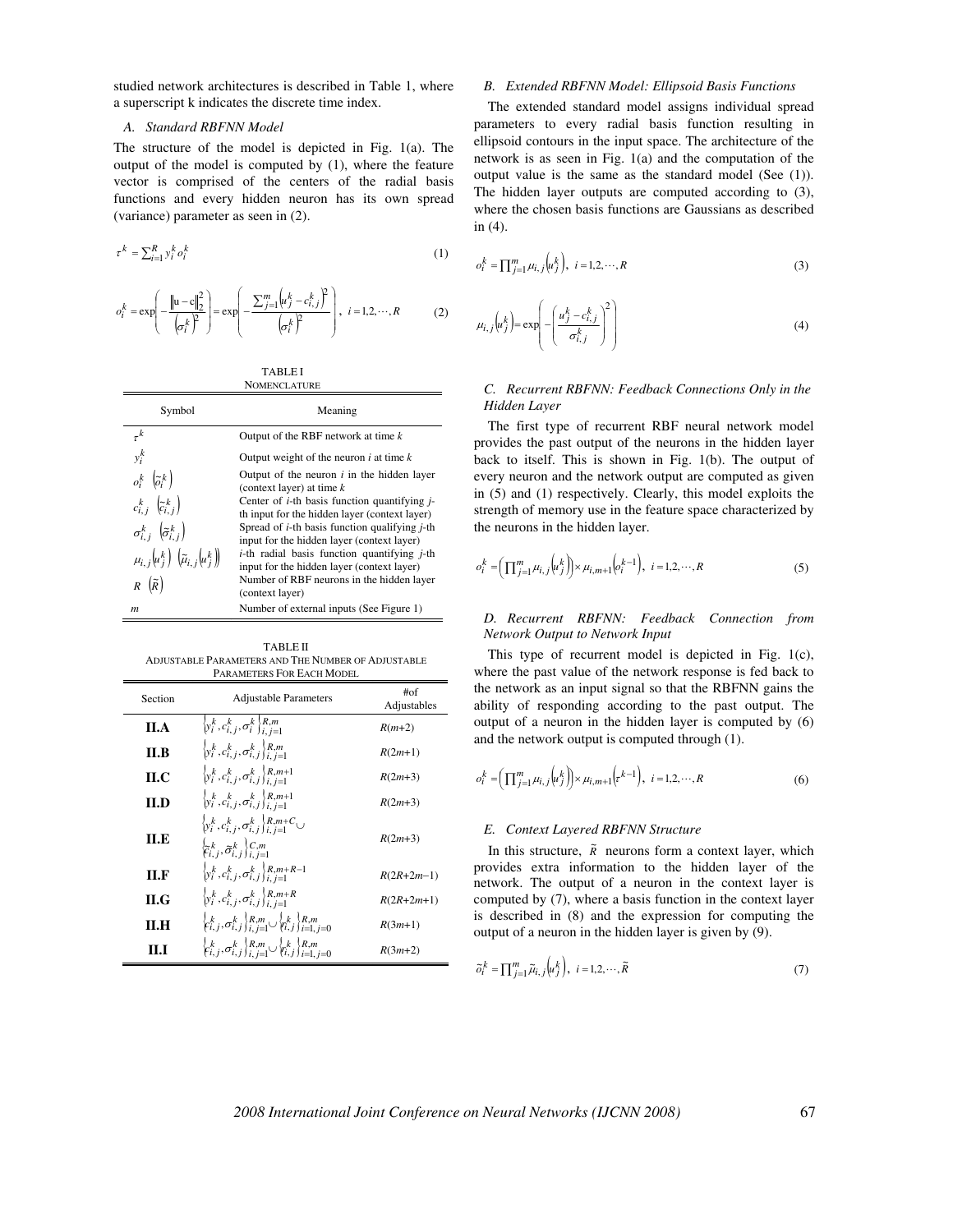$$
\widetilde{\mu}_{i,j}\left(\mu_j^k\right) = \exp\left(-\left(\frac{u_j^k - \widetilde{c}_{i,j}^k}{\widetilde{\sigma}_{i,j}^k}\right)^2\right) \tag{8}
$$

$$
o_i^k = \left(\prod_{j=1}^m \mu_{i,j} \left(\mu_j^k\right)\right) \times \left(\prod_{p=1}^{\tilde{R}} \mu_{i,m+p} \left(\tilde{o}_p^k\right)\right), \ i = 1, 2, \cdots, R
$$
 (9)

# *F. Recurrent RBFNN: Feedback Connection from One Neuron in the Hidden Layer to All Others*

A slightly extended form of the recurrent architecture shown in Fig. 1(b) is illustrated in Fig. 1(e), where the hidden neurons communicate with each other. As seen from the figure, a neuron in the hidden layer provides information to all other hidden neurons except itself. The output of a hidden neuron is computed according to (10) and the network output is computed by (1).

$$
o_i^k = \left( \prod_{j=1}^m \mu_{i,j} \left( u_j^k \right) \right) \times \left( \prod_{j=1, j \neq i}^R \mu_{i,j+m} \left( o_j^{k-1} \right) \right), \ i = 1, 2, \cdots, R
$$
 (10)

# *G. Recurrent RBFNN: Hidden Layer Output is Fully Fed Back*

The structure of the network is depicted in Fig. 1(f), where the hidden neurons communicate with each other. As seen from the figure, hidden layer output is fully fed back. The output of a hidden neuron is computed according to (11) and the network output is computed by (1).

$$
o_i^k = \left( \prod_{j=1}^m \mu_{i,j} \left( u_j^k \right) \right) \times \left( \prod_{j=1}^R \mu_{i,j+m} \left( o_j^{k-1} \right) \right), \ i = 1, 2, \cdots, R \tag{11}
$$

#### *H. RBF Network with Linear Part Augmentation*

This type of network architecture separates the map being approximated into linear and nonlinear components to be realized individually by a linear part and a classical RBF network, respectively. The structure of the network realizing the nonlinear part is depicted in Fig. 1(a), where the output of the hidden neurons is computed by (3) and that of the entire network is computed by (12). Clearly, such a setting considers the linear terms in the Taylor expansion of a map described indirectly by the data separately and is therefore capable of realizing the deviations from a linear behavior.

$$
\tau^{k} = \sum_{j=1}^{m} r_{j}^{k} u_{j}^{k} + \sum_{i=1}^{R} y_{i}^{k} o_{i}^{k}, \qquad u_{0}^{k} = 1
$$
\n(12)

### *I. RBF Network with Functional Weights*

As in the case with Takagi-Sugeno type fuzzy systems, we adopt linear functions of the input variables as the weighting entities, and end up with the representation in (13)

$$
\tau^{k} = \sum_{i=1}^{R} y_{i}^{k} o_{i}^{k}, \qquad y_{i}^{k} = r_{0}^{k} + \sum_{j=1}^{m} r_{j}^{k} u_{j}^{k}
$$
(13)

where  $r_{ij}$ s are the adjustable parameters of the weighting polynomials.

## III. LEVENBERG-MARQUARDT TRANINING ALGORITHM

Since the algorithm is fast and applicable to all structures discussed in Section II, we choose LM algorithm as the tuning scheme for parameter optimization. The LM algorithm is an approximation to the Newton's method, and both of them have been designed to solve the nonlinear least squares problem [18]. Consider a neural network having *K* outputs, and *N* adjustable parameters denoted by the vector  $\underline{\omega}$ . If there are *P* data points (or patterns) over which the interpolation is to be performed, a cost function qualifying the performance of the interpolation can be given as  $E(\omega^k) = \sum_{i=1}^P \sum_{j=1}^K \left( d_{ji}^k - \tau_{ji}^k(\omega^k) \right)^2$ , where  $\tau_{ji}^k$  is the observation at the  $j^{\text{th}}$  output of the structure in response to the  $i^{\text{th}}$  pattern, and  $d_{ii}^k$  is the corresponding target entry. The parameter update prescribed by Newton's algorithm is given as  $\omega^{k+1} = \omega^k - \left(\nabla^2_{\omega} E\left(\omega^k\right)\right)^{-1} \nabla_{\omega} E\left(\omega^k\right)$  where the second derivative is computed as  $\nabla_{\omega}^2 E(\omega^k) = 2J(\omega^k)^\text{T} J(\omega^k)$  and the first derivative is  $\nabla_{\omega} E(\omega^k) = 2J(\omega^k)^T e(\omega^k)$  with *e* and *J* being the error vector and the Jacobian as given in (14) and (15) respectively, the Gauss-Newton algorithm can be formulated as  $\underline{\omega}^{k+1} = \underline{\omega}^k - \left( J \left( \underline{\omega}^k \right)^{\!\! \text{T}} J \left( \underline{\omega}^k \right) \right)^{-1} J \left( \underline{\omega}^k \right)^{\!\! \text{T}} \underline{e} \left( \underline{\omega}^k \right)$  $=\underline{\omega}^k - \left(J(\underline{\omega}^k)^T J(\underline{\omega}^k)\right)^{-1} J(\underline{\omega}^k)^T \underline{e}(\underline{\omega}^k)$ , and the Levenberg-Marquardt update can be constructed  $\omega^{k+1} = \omega^k - \left(\mu I_{N \times N} + J\left(\omega^k\right)^\text{T} J\left(\omega^k\right)\right) - \frac{1}{2} J\left(\omega^k\right)^\text{T} e\left(\omega^k\right)$  $=\underline{\omega}^{k} - \left(\mu I_{N\times N} + J(\underline{\omega}^{k})\right)^{T} J(\underline{\omega}^{k})\right)^{-1} J(\underline{\omega}^{k})^{T} \underline{e}(\underline{\omega}^{k})$  where  $\mu > 0$  is a scalar design parameter. Clearly, the LM technique improves the rank deficiency problem of the matrix

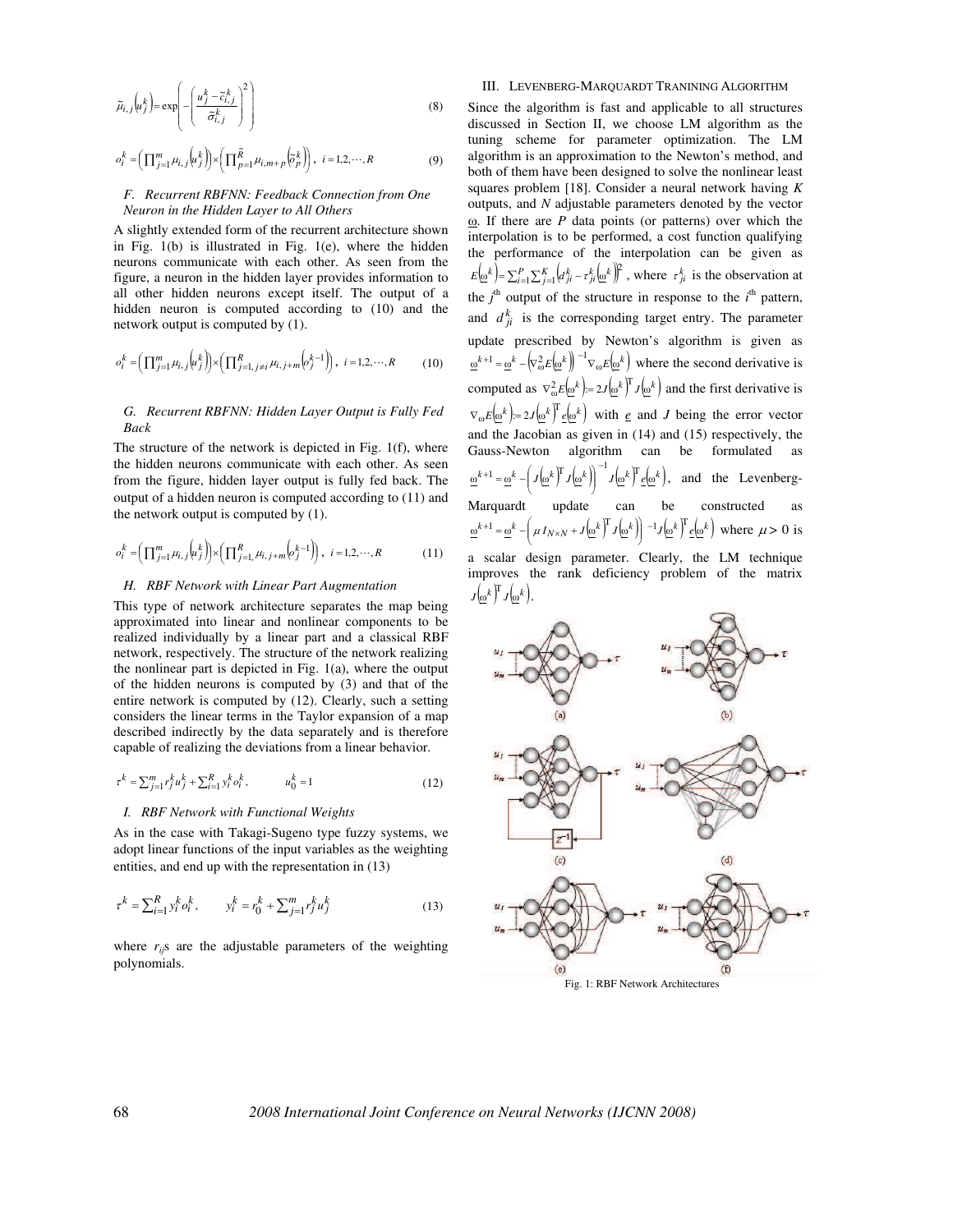Contrary to what is postulated in the case of error backpropagation (gradient descent), the framework of LM optimization technique utilizes the second order partial derivatives of the cost measure, and therefore extracts better path towards the goal in the adjustable parameter space. The cost of this is the computational burden primarily due to the matrix inversion taking place at each epoch.

$$
\underline{e} = \begin{bmatrix} e_{11} & \cdots & e_{K1} & e_{12} & \cdots & e_{K2} & \cdots & e_{1P} & \cdots & e_{KP} \end{bmatrix}^{\mathrm{T}} \tag{14}
$$

$$
J(\underline{\omega}^{k}) = \begin{bmatrix} \frac{\partial e_{11}(\underline{\omega}^{k})}{\partial \omega_{1}^{k}} & \frac{\partial e_{11}(\underline{\omega}^{k})}{\partial \omega_{2}^{k}} & \cdots & \frac{\partial e_{11}(\underline{\omega}^{k})}{\partial \omega_{N}^{k}}\\ \frac{\partial e_{21}(\underline{\omega}^{k})}{\partial \omega_{1}^{k}} & \frac{\partial e_{21}(\underline{\omega}^{k})}{\partial \omega_{2}^{k}} & \cdots & \frac{\partial e_{21}(\underline{\omega}^{k})}{\partial \omega_{N}^{k}}\\ \vdots & \vdots & \vdots & \vdots\\ \frac{\partial e_{K1}(\underline{\omega}^{k})}{\partial \omega_{1}^{k}} & \frac{\partial e_{K1}(\underline{\omega}^{k})}{\partial \omega_{2}^{k}} & \cdots & \frac{\partial e_{K1}(\underline{\omega}^{k})}{\partial \omega_{N}^{k}}\\ \vdots & \vdots & \vdots & \vdots\\ \frac{\partial e_{1P}(\underline{\omega}^{k})}{\partial \omega_{1}^{k}} & \frac{\partial e_{1P}(\underline{\omega}^{k})}{\partial \omega_{2}^{k}} & \cdots & \frac{\partial e_{1P}(\underline{\omega}^{k})}{\partial \omega_{N}^{k}}\\ \frac{\partial e_{2P}(\underline{\omega}^{k})}{\partial \omega_{1}^{k}} & \frac{\partial e_{2P}(\underline{\omega}^{k})}{\partial \omega_{2}^{k}} & \cdots & \frac{\partial e_{2P}(\underline{\omega}^{k})}{\partial \omega_{N}^{k}}\\ \vdots & \vdots & \vdots\\ \frac{\partial e_{KP}(\underline{\omega}^{k})}{\partial \omega_{1}^{k}} & \frac{\partial e_{KP}(\underline{\omega}^{k})}{\partial \omega_{2}^{k}} & \cdots & \frac{\partial e_{KP}(\underline{\omega}^{k})}{\partial \omega_{N}^{k}} \end{bmatrix}
$$
(15)

#### IV. PROCESS MODELS

## *A. Bioreactor Benchmark Problem*

Bioreactor benchmark problem is considered for testing the performance of RBFNN models studied in this paper. The process is valuable as its dynamics consists of coupled and nonlinear differential equations, which display a rich set of behaviors containing limit cycles, attractors and repellers. The bioreactor is a tank containing a mixture of water, biological cells and nutrients. The tank is fed by an inflow rate  $(w^k \in [0,2])$  and the same amount of mixture is removed from the tank, so that the reaction volume is kept constant. Though characterized by few state variables, the process is a good test bed for benchmarking the performance of numerical data based models. The state of the process is the amount of cells denoted by  $c_1^k \in [0,1]$  and the amount of nutrients denoted by  $c_2^k \in [0,1]$ . The two difference equations obtained after the discretization of the continuous time process are given in (16)-(17), where  $\gamma$ =0.48and  $\beta$  = 0.02 are the nutrient inhibition parameter the growth rate parameter, respectively, [19-20].

$$
c_1^{k+1} = c_1^k + \Delta \left( -c_1^k w^k + c_1^k \left( 1 - c_2^k \right) e^{c_2^k / \gamma} \right)
$$
 (16)

$$
c_2^{k+1} = c_2^k + \Delta \left( -c_2^k w^k + c_1^k \left( 1 - c_2^k \right) e^{c_2^k / \gamma} \frac{1 + \beta}{1 + \beta - c_2^k} \right) \tag{17}
$$

In above,  $\Delta=0.01$  sec. is the discretization period. The

performance of a RBFNN structures is evaluated in predicting the cell mass  $(c_1^k)$  under various operating conditions. An initial condition is chosen randomly and (16)-(17) are executed for 50 discrete time instants. This operation is repeated for 50 different initial conditions yielding a total of 2500 training samples. A similar strategy is followed for generating the validation data set containing 750 samples. The input vector of the network contains  $c_1^k$ ,  $c_2^k$ ,  $w^k$  and the auxiliary variables if any (See Fig. 1).

*B. A Model Studied by Narendra and Parthasarathy, [21]* Although the bioreactor benchmark problem displays a quite rich set of dynamical properties, due to the discretization in (16)-(17), the network is guided dominantly by the previous response of the variable being predicted. For very small  $\Delta$ , this becomes more apparent in  $(16)-(17)$ . We therefore perform the tests on two different models reported by many research studies. The model considered in [21] is given in (18). The training data is generated exactly as explained above. The input vector of the network contains  $c_1^k, w^k$  and the auxiliary variables if any (See Fig. 1). This model is a good candidate to investigate learning of nonlinearities influencing the behavior dominantly in a discrete map.

$$
c_2^{k+1} = \frac{c_1^k}{1 + \left(c_1^k\right)^2} + \left(w^k\right)^3\tag{18}
$$

For this model, the operating range is chosen as  $c_1^k \in [-1,1]$ and  $w^k \in [-1,1]$ .

## V. MODELING RESULTS

During the performance comparison phase, we have chosen  $R = 5$ , i.e. 5 hidden neurons for each RBFNN structure and  $C = 2$  for the model assuming the context layer. This is deliberate as we wish to compare the performance of small sized networks, which are generally more preferable than those introducing computational intensity for better performance. Although one may follow a structural optimization procedure to find out the best network configuration, the goal here is to present a comparison between networks that are fairly compact for real time applications. Initially, the parameters of all RBFNN structures are assigned to small random numbers.

The models introduced in Section II are executed 100 times and the final Mean Squared Error (MSE) is recorded for each trial and this array is sorted so that a conclusion can be drawn from the distribution seen by the facet with Exp. Number as the horizontal axis (See Fig. 2). The type of the RBFNN structure is coded by the subsection number in Section II and the logarithm of the final MSE levels for all 100 experiments are plotted for each RBFNN structure. The data used during the training contain noisy samples where the noise sequences are uniformly distributed signals from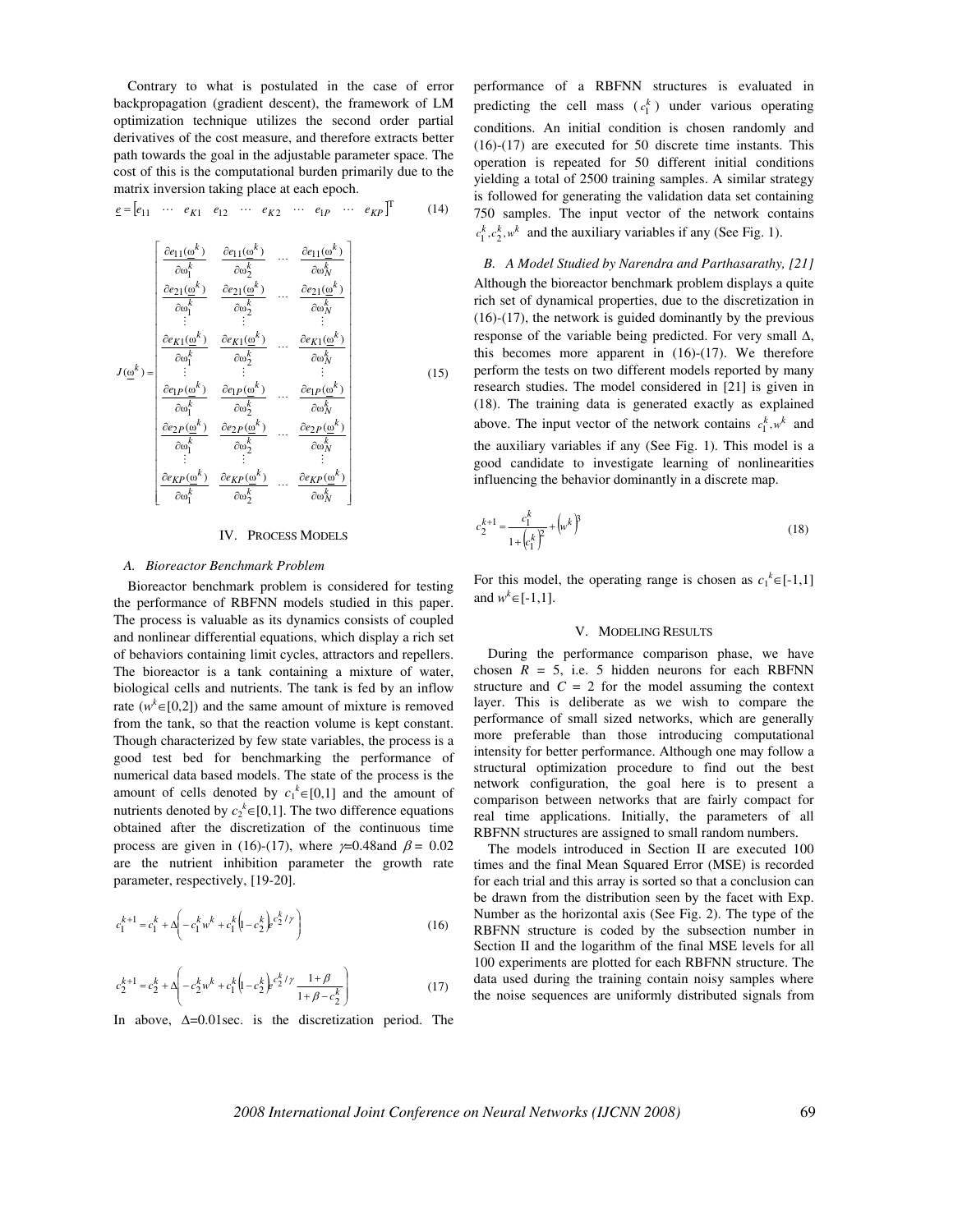the interval  $\pm 0.01$ . The results for both processes are depicted in Fig. 2.

According to the results seen in the top subplot of Fig. 2, we infer that all models find the achievable minimum of the cost function but the model in Subsection II-H is the most successful one whereas the model in Subsection II-C is the least successful in terms of the trends. Looking at Fig. 2(a), we interpret the curves as follows: RBFNN model in Subsection II-H finds the global minimum in all 100 experiments while the model in Subsection II-C generally fails but finds a good value for few of the 100 experiments. The distribution for the other methods is interpreted in the same manner. According to the results obtained with bioreactor benchmark problem, the experiments with best performance values indicate almost indistinguishable final MSE value seen on the front facet. On the other hand, the results obtained with the model in (18) let us have the same best and worst RBFNN structures with an emphasis that the RBFNN in Subsection II-B is in the top three and the model in Subsection II-I is in the worst three in both cases.

In Figs. 3 and 4, we illustrate the generalization performance observed with the use of model introduces in Subsection II-H. In the left column of the figures, the results in the time domain are presented. The top left subplots illustrate the desired values together with the response of the neural network. Since the two trends are close to each other, the discrepancy between them is illustrated in the bottom left subplots. Similarly, the evolution of the MSE level is depicted in the top right subplot, which indicates the trend during training. The bottom right subplot gives the trend of the checking MSE level which is used for stopping the training. According to the presented figures, clearly the predictions are very accurate for the unseen data. This particularly demonstrates the usefulness of the mentioned approach and together with the statistical facts presented in Fig. 2(a) and (b), one infers that a model with these settings will converge quickly and it will provide good generalization of the presented training data.

## VI. CONCLUSIONS

This paper presents nine structural variants of RBFNNs in predicting the behavior of nonlinear processes. Many experiments have been carried out to unfold the convergence properties with each approach statistically and these are presented graphically. It is seen that the model separating the linear part of the process is the best performing approach (Subsection II-I). The model considered in Subsection II-B, which is the extended standard model, performs satisfactory in both cases. When the poor ones are taken into consideration, the model providing the past value of the hidden layer outputs to the hidden layer itself (Fig. 1(b), Subsection II-C) yields the worst results in both cases and the model introduced in Subsection II-I is within the worst three of the considered models for both processes. Although we make no claim that the deduced results will necessarily extend to other problems, it is seen that the studied problems are good test beds for distinguishing the learning and generalization performances of considered RBFNN structures which may assume many different structural configurations influencing the performance substantially.

Furthermore, the final values of the MSE levels are now different as seen from the front facet of the box on the right. For this case the model in Subsection II-E is not counted as a good model as it is more likely to get trapped to the local minima than those yielding higher MSE levels. This is clear in Fig. 2(b).

## VII. ACKNOWLEDGEMENTS

This work is supported in part by TÜBTAK Project No 107E137 and in part by TOBB ETU BAP Program 2006/04.

The first author gratefully acknowledges the facilities of TOBB ETU Library.





Fig. 2:(a) Results for the bioreactor benchmark problem (b) Result for the nonlinear process in (18)

70 *2008 International Joint Conference on Neural Networks (IJCNN 2008)*